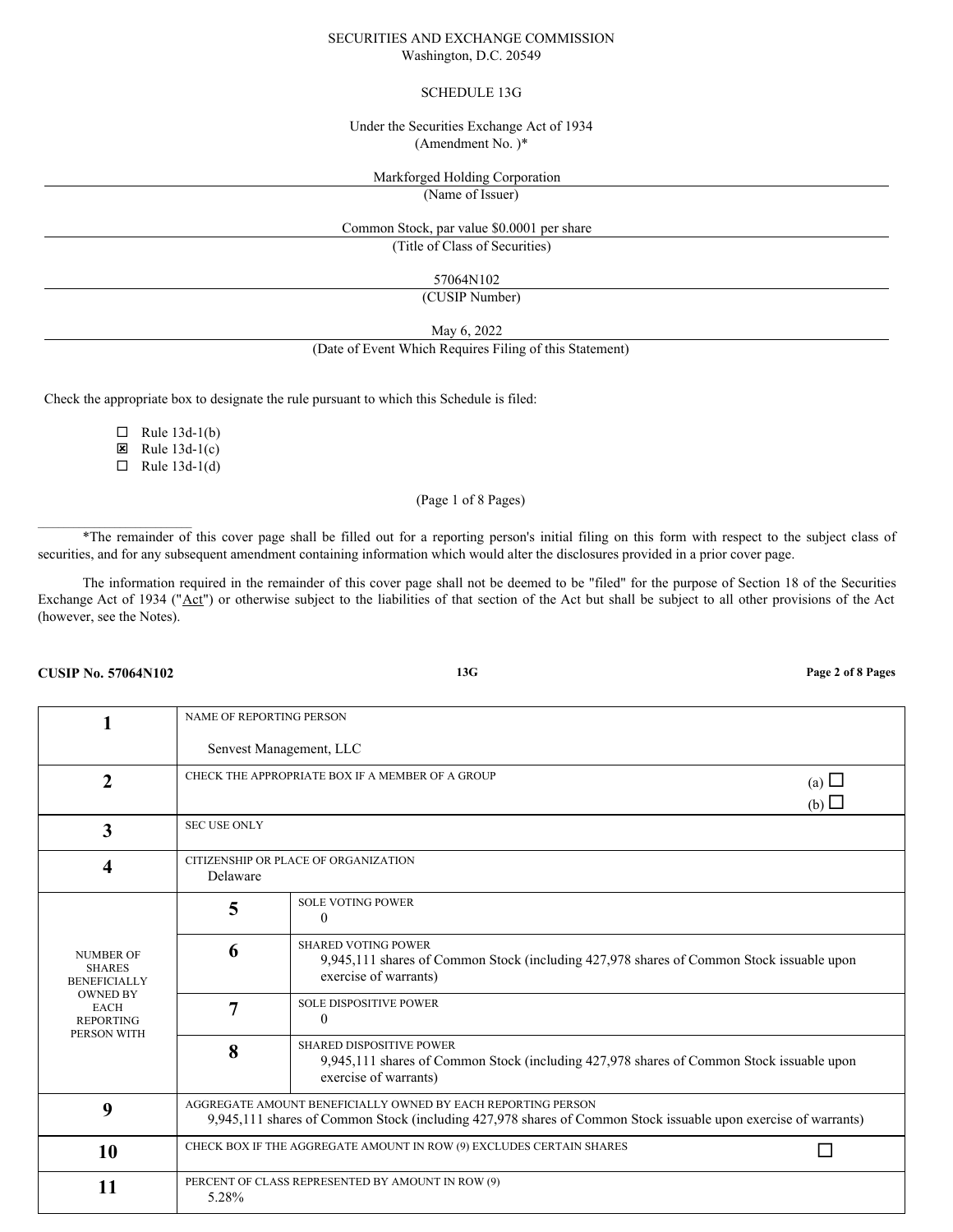| $r(\mathsf{R}^{\mathrm{TT}})$<br><b>TING PERSON</b><br>TVDE<br>6 H I<br>' H PI<br>---- <i>------------------</i><br>റ $\epsilon$<br>$\ddot{\phantom{0}}$ |
|----------------------------------------------------------------------------------------------------------------------------------------------------------|
|                                                                                                                                                          |
|                                                                                                                                                          |

# **CUSIP No. 57064N102 13G Page 3 of 8 Pages**

|                                                                                                                               | <b>NAME OF REPORTING PERSON</b>                                                                                                                                                |                                                                                                                                                 |  |
|-------------------------------------------------------------------------------------------------------------------------------|--------------------------------------------------------------------------------------------------------------------------------------------------------------------------------|-------------------------------------------------------------------------------------------------------------------------------------------------|--|
|                                                                                                                               | Richard Mashaal                                                                                                                                                                |                                                                                                                                                 |  |
| $\overline{2}$                                                                                                                | CHECK THE APPROPRIATE BOX IF A MEMBER OF A GROUP<br>(a) $\Box$<br>(b)                                                                                                          |                                                                                                                                                 |  |
| 3                                                                                                                             | <b>SEC USE ONLY</b>                                                                                                                                                            |                                                                                                                                                 |  |
| 4                                                                                                                             | CITIZENSHIP OR PLACE OF ORGANIZATION<br>Canada                                                                                                                                 |                                                                                                                                                 |  |
| <b>NUMBER OF</b><br><b>SHARES</b><br><b>BENEFICIALLY</b><br><b>OWNED BY</b><br><b>EACH</b><br><b>REPORTING</b><br>PERSON WITH | 5                                                                                                                                                                              | <b>SOLE VOTING POWER</b><br>$\theta$                                                                                                            |  |
|                                                                                                                               | 6                                                                                                                                                                              | <b>SHARED VOTING POWER</b><br>9,945,111 shares of Common Stock (including 427,978 shares of Common Stock issuable upon<br>exercise of warrants) |  |
|                                                                                                                               | 7                                                                                                                                                                              | <b>SOLE DISPOSITIVE POWER</b><br>$\theta$                                                                                                       |  |
|                                                                                                                               | 8                                                                                                                                                                              | SHARED DISPOSITIVE POWER<br>9,945,111 shares of Common Stock (including 427,978 shares of Common Stock issuable upon<br>exercise of warrants)   |  |
| 9                                                                                                                             | AGGREGATE AMOUNT BENEFICIALLY OWNED BY EACH REPORTING PERSON<br>9,945,111 shares of Common Stock (including 427,978 shares of Common Stock issuable upon exercise of warrants) |                                                                                                                                                 |  |
| 10                                                                                                                            | CHECK BOX IF THE AGGREGATE AMOUNT IN ROW (9) EXCLUDES CERTAIN SHARES                                                                                                           |                                                                                                                                                 |  |
| 11                                                                                                                            | PERCENT OF CLASS REPRESENTED BY AMOUNT IN ROW (9)<br>5.28%                                                                                                                     |                                                                                                                                                 |  |
| 12                                                                                                                            | TYPE OF REPORTING PERSON<br>IN, HC                                                                                                                                             |                                                                                                                                                 |  |

# **CUSIP No. 57064N102 13G Page 4 of 8 Pages**

| Item $1(a)$ . | Name of Issuer.<br>Markforged Holding Corporation (the "Issuer")                                                                                                                                                                                                                                                                                                                                                                                                                                                                                                          |
|---------------|---------------------------------------------------------------------------------------------------------------------------------------------------------------------------------------------------------------------------------------------------------------------------------------------------------------------------------------------------------------------------------------------------------------------------------------------------------------------------------------------------------------------------------------------------------------------------|
| Item 1(b).    | <b>Address of Issuer's Principal Executive Offices.</b><br>480 Pleasant Street<br>Watertown, MA 02472                                                                                                                                                                                                                                                                                                                                                                                                                                                                     |
| Item $2(a)$ . | <b>Name of Person Filing.</b><br>This statement is filed by Senvest Management, LLC and Richard Mashaal.                                                                                                                                                                                                                                                                                                                                                                                                                                                                  |
|               | The reported securities are held in the account of Senvest Master Fund, LP and Senvest Technology Partners Master Fund, LP<br>(collectively, the "Investment Vehicles").                                                                                                                                                                                                                                                                                                                                                                                                  |
|               | Senvest Management, LLC may be deemed to beneficially own the securities held by the Investment Vehicles by virtue of Senvest<br>Management, LLC's position as investment manager of the Investment Vehicles. Mr. Mashaal may be deemed to beneficially own<br>the securities held by the Investment Vehicles by virtue of Mr. Mashaal's status as the managing member of Senvest Management,<br>LLC. None of the foregoing should be construed in and of itself as an admission by any Reporting Person as to beneficial<br>ownership of the securities reported herein. |
| Item $2(b)$ . | <b>Address of Principal Business Office.</b><br>Senvest Management, LLC<br>540 Madison Avenue, 32 <sup>nd</sup> Floor<br>New York, New York 10022                                                                                                                                                                                                                                                                                                                                                                                                                         |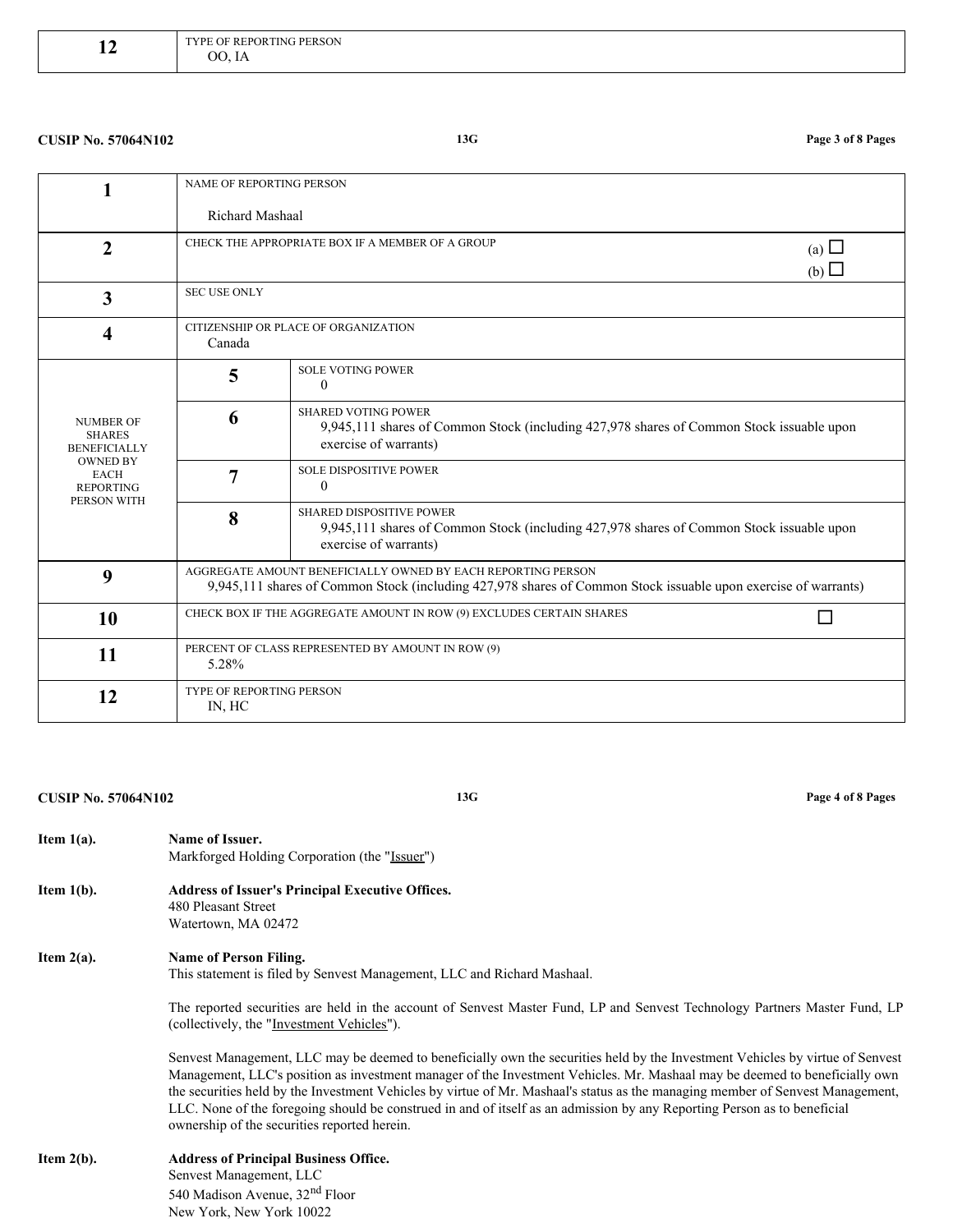Richard Mashaal c/o Senvest Management, LLC 540 Madison Avenue, 32<sup>nd</sup> Floor New York, New York 10022

| Item $2(c)$ . | <b>Place of Organization.</b><br>Senvest Management, LLC – Delaware         |
|---------------|-----------------------------------------------------------------------------|
|               | Richard Mashaal – Canada                                                    |
| Item $2(d)$ . | Title of Class of Securities.<br>Common Stock, par value \$0.0001 per share |
| Item $2(e)$ . | <b>CUSIP Number.</b><br>57064N102                                           |

# **CUSIP No. 57064N102 13G Page 5 of 8 Pages**

| Item 3.                    | (a)                                                                                                                                                                                                                                                                                                                                                                                                                                                                                                                                                                                                | □      | If this Statement is Filed Pursuant to §§ 240.13d-1(b) or 240.13d-2(b), or (c), check whether the Person Filing is a:<br>Broker or dealer registered under section 15 of the Act (15 U.S.C. 780);             |                   |
|----------------------------|----------------------------------------------------------------------------------------------------------------------------------------------------------------------------------------------------------------------------------------------------------------------------------------------------------------------------------------------------------------------------------------------------------------------------------------------------------------------------------------------------------------------------------------------------------------------------------------------------|--------|---------------------------------------------------------------------------------------------------------------------------------------------------------------------------------------------------------------|-------------------|
|                            | (b)                                                                                                                                                                                                                                                                                                                                                                                                                                                                                                                                                                                                | □      | Bank as defined in section $3(a)(6)$ of the Act (15 U.S.C. 78c);                                                                                                                                              |                   |
|                            | (c)                                                                                                                                                                                                                                                                                                                                                                                                                                                                                                                                                                                                | □      | Insurance company as defined in section $3(a)(19)$ of the Act (15 U.S.C. 78c);                                                                                                                                |                   |
|                            | (d)                                                                                                                                                                                                                                                                                                                                                                                                                                                                                                                                                                                                | $\Box$ | Investment company registered under section 8 of the Investment Company Act of 1940 (15 U.S.C. 80a-8);                                                                                                        |                   |
|                            | (e)                                                                                                                                                                                                                                                                                                                                                                                                                                                                                                                                                                                                | □      | An investment adviser in accordance with § 240.13d-1(b)(1)(ii)(E);                                                                                                                                            |                   |
|                            | (f)                                                                                                                                                                                                                                                                                                                                                                                                                                                                                                                                                                                                | $\Box$ | An employee benefit plan or endowment fund in accordance with § 240.13d-1(b)(1)(ii)(F);                                                                                                                       |                   |
|                            | (g)                                                                                                                                                                                                                                                                                                                                                                                                                                                                                                                                                                                                | □      | A parent holding company or control person in accordance with $\S 240.13d-1(b)(1)(ii)(G)$ ;                                                                                                                   |                   |
|                            | (h)                                                                                                                                                                                                                                                                                                                                                                                                                                                                                                                                                                                                | □      | A savings association as defined in Section 3(b) of the Federal Deposit Insurance Act (12 U.S.C.1813);                                                                                                        |                   |
|                            | (i)                                                                                                                                                                                                                                                                                                                                                                                                                                                                                                                                                                                                | □      | A church plan that is excluded from the definition of an investment company under section $3(c)(14)$ of the<br>Investment Company Act of 1940 (15 U.S.C. 80a-3);                                              |                   |
|                            | (j)                                                                                                                                                                                                                                                                                                                                                                                                                                                                                                                                                                                                | □      | A non-U.S. institution in accordance with $\S 240.13d-1(b)(1)(ii)(J)$ ;                                                                                                                                       |                   |
|                            | (k)                                                                                                                                                                                                                                                                                                                                                                                                                                                                                                                                                                                                | □      | Group, in accordance with $\S 240.13d-1(b)(1)(ii)(K)$ .                                                                                                                                                       |                   |
|                            | If filing as a non-U.S. institution in accordance with Rule $13d-1(b)(1)(ii)(J)$ , please<br>specify the type of institution:                                                                                                                                                                                                                                                                                                                                                                                                                                                                      |        |                                                                                                                                                                                                               |                   |
| Item 4.                    | Ownership.<br>The information required by Items $4(a) - (c)$ is set forth in Rows $(5) - (11)$ of the cover page for each Reporting Person hereto and<br>is incorporated herein by reference for each such Reporting Person. The percentages set forth in this Schedule 13G are calculated<br>based upon an aggregate of 187,917,406 shares of Common Stock outstanding as of April 22, 2022, as reported in the Issuer's<br>Definitive Proxy Statement on Schedule 14A filed with the Securities and Exchange Commission on April 29, 2022, and assumes<br>the exercise of the reported warrants. |        |                                                                                                                                                                                                               |                   |
| Item 5.                    | <b>Ownership of Five Percent or Less of a Class.</b><br>Not applicable.                                                                                                                                                                                                                                                                                                                                                                                                                                                                                                                            |        |                                                                                                                                                                                                               |                   |
| <b>CUSIP No. 57064N102</b> |                                                                                                                                                                                                                                                                                                                                                                                                                                                                                                                                                                                                    |        | 13G                                                                                                                                                                                                           | Page 6 of 8 Pages |
| Item 6.                    | sale of the Common Stock.                                                                                                                                                                                                                                                                                                                                                                                                                                                                                                                                                                          |        | <b>Ownership of More Than Five Percent on Behalf of Another Person.</b><br>The Investment Vehicles have the right to receive and the power to direct the receipt of dividends from, and the proceeds from the |                   |
| Item 7.                    | Not applicable.                                                                                                                                                                                                                                                                                                                                                                                                                                                                                                                                                                                    |        | Identification and Classification of the Subsidiary Which Acquired the Security Being Reported on by the Parent Holding<br><b>Company or Control Person.</b>                                                  |                   |